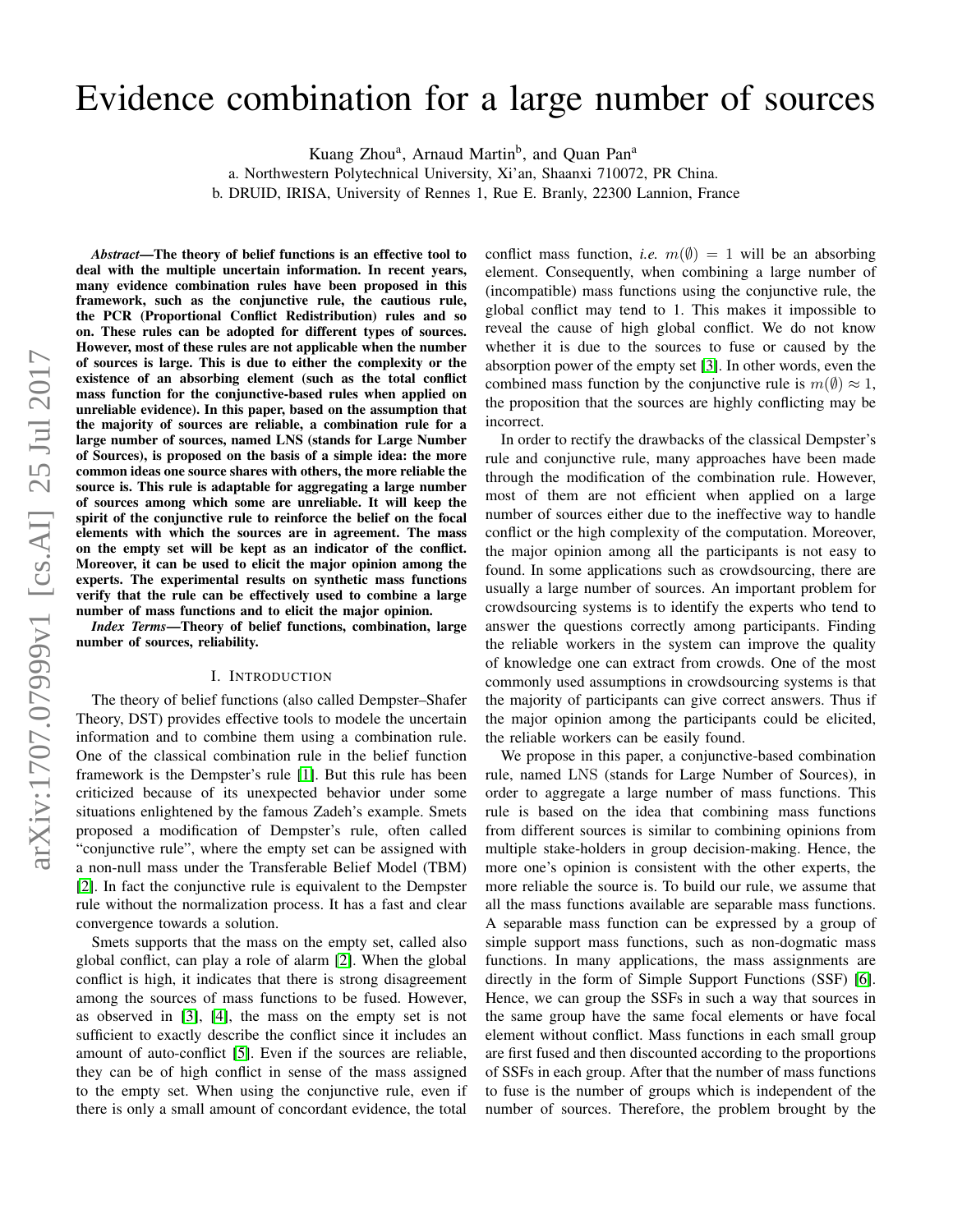absorbing element (the empty set) using the conjunctive rule can be avoided.

The rest of this paper is organized as follows. In Section 2, some basic knowledge of belief function theory is briefly introduced. The proposed evidence combination approach is presented in detail in Section 3. Numerical examples are employed to compare different combination rules and show the effectiveness of LNS rule in Section 4. Finally, Section 5 concludes the paper.

## II. BACKGROUND

## *A. Basic knowledge on the theory of belief functions*

We consider  $\Theta = {\theta_1, \theta_2, \dots, \theta_n}$  such as the discernment frame. A mass function is defined on the power set  $2^{\Theta} = \{A :$  $A \subseteq \Theta$ . The mass function  $m: 2^{\Theta} \to [0, 1]$  is said to be a Basic Belief Assignment (BBA) on  $2^{\Theta}$ , if it satisfies:

$$
\sum_{A \subseteq \Theta} m(A) = 1. \tag{1}
$$

If  $m(A) > 0$ , with  $A \in 2^{\Theta}$ , A is called a focal element, and the set of focal elements is denoted by  $\mathcal{F}$ .

The frame of discernment  $\Theta$  can also be a focal element. If  $\Theta$  is a focal element, the mass function is called nondogmatic. The mass assigned to the frame of discernment,  $m(\Theta)$ , is interpreted as a degree of ignorance. In the case of total ignorance,  $m(\Theta) = 1$ . This mass function is also called a vacuous mass function. If there is only one focal element, *i.e.*  $m(A) = 1, A \subset \Theta$ , the mass function is categorical. Another special case of assignment is named consonant mass functions, where the focal elements include each other as a subset, *i.e.* if  $A, B \in \mathcal{F}, A \subset B$  or  $B \subset A$ .

In order to combine information sources assumed reliable and cognitively independent, the conjunctive combination is usually used, given by:

$$
m_{\text{conj}}(X) = (\bigcirc_{j=1,\cdots,S} m_j)(X) = \sum_{Y_1 \cap \cdots \cap Y_S = X} \prod_{j=1}^S m_j(Y_j),
$$
\n(2)

where  $m_i(Y_i)$  is the mass allocated to  $Y_i$  by expert j. Another kind of conjunctive combination is Dempster's rule [\[7\]](#page-7-6) given by:

$$
m_{\text{Dempster}}(X) = \begin{cases} 0 & \text{if } X = \emptyset, \\ \frac{m_{\text{conj}}(X)}{1 - m_{\text{conj}}(\emptyset)} & \text{otherwise.} \end{cases}
$$
 (3)

The item  $\kappa \triangleq m_{\text{conj}}(\emptyset)$  is generally called Dempster's degree of conflict of the combination or the inconsistency of the combination.

The disjunctive rule [\[8\]](#page-7-7) can be used if we only assume that at least one of the sources is reliable.

If information sources are dependent the cautious rule [\[9\]](#page-7-8) can be applied. Cautious combination of  $S$  non-dogmatic mass functions  $m_j$ ,  $j = 1, 2, \dots, S$  is defined by the BBA with the following weight function:

$$
w(A) = \underset{j=1}{\overset{S}{\wedge}} w_j(A), \quad A \in 2^{\Theta} \setminus \Theta. \tag{4}
$$

We thus have

$$
m_{\text{Cautious}}(X) = \bigoplus_{A \subsetneq \Theta} A^{j=1}^{S} w_j(A), \tag{5}
$$

where  $A^{w_j(A)}$  is the simple support function focused on A with weight function  $w_i(A)$  issued from the canonical decomposition of  $m_j$ . Note also that  $\wedge$  is the min operator. Moreover, in the case of dependant sources, the average combination rule can be choosen.

In order to manage the  $\kappa$  value by redistributing it on partial ignorance, the Dubois and Prade rule (DP rule) [\[10\]](#page-7-9), can be applied. It can be seen as a mixed conjunctive and disjunctive rule.

Moreover the PCR6 proposed by [\[5\]](#page-7-4) is one of the most popular rule to combine hight conflicting sources.

#### <span id="page-1-0"></span>*B. Discounting process based on source-reliability*

When the sources of evidence are not completely reliable, a discounting operation proposed by [\[6\]](#page-7-5) can be applied. Denote the reliability degree of mass function m by  $\alpha \in [0,1]$ , then the discounting operation can be defined as:

$$
m^{'}(A) = \begin{cases} \alpha \times m(A) & \forall A \subset \Theta, \\ 1 - \alpha + \alpha \times m(\Theta) & \text{if } A = \Theta. \end{cases}
$$
 (6)

If  $\alpha = 1$ , the evidence is completely reliable and the BBA will remain unchanged. On the contrary, if  $\alpha = 0$ , the evidence is completely unreliable. In this case the so-called vacuous belief function,  $m(\Theta) = 1$  can be got. It describes our total ignorance.

Before evoking the discounting process, the reliability of each sources should be known. One possible way to estimate the reliability is to use confusion matrices [\[11\]](#page-7-10). Generally, the goal of discounting is to reduce global conflict before combination. One can assume that the conflict comes from the unreliability of the sources. Therefore, the source reliability estimation is to some extent linked to the estimation of conflict between sources.

Hence, Martin *et al.* proposed to use a conflict measure to evaluate the relative reliability of experts [\[3\]](#page-7-2). Once the degree of conflict is computed, the relative reliability of the source can be computed accordingly. Suppose there are  $S$  sources,  $S = \{s_1, s_2, \dots, s_S\}$ , the reliability discounting factor  $\alpha_i$  of source  $s_j$  can be defined as follows:

$$
\alpha_j = f\left(\text{Conf}\left(s_j, \mathcal{S}\right)\right),\tag{7}
$$

where Conf  $(s_i, \mathcal{S})$  quantifies the degree that source  $s_i$  conflicts with the other sources in  $S$ , and  $f$  is a decreasing function. The following function is suggested by the authors:

$$
\alpha_j = \left(1 - \text{Conf}(s_j, \mathcal{S})^{\lambda}\right)^{\frac{1}{\lambda}},\tag{8}
$$

where  $\lambda > 0$ .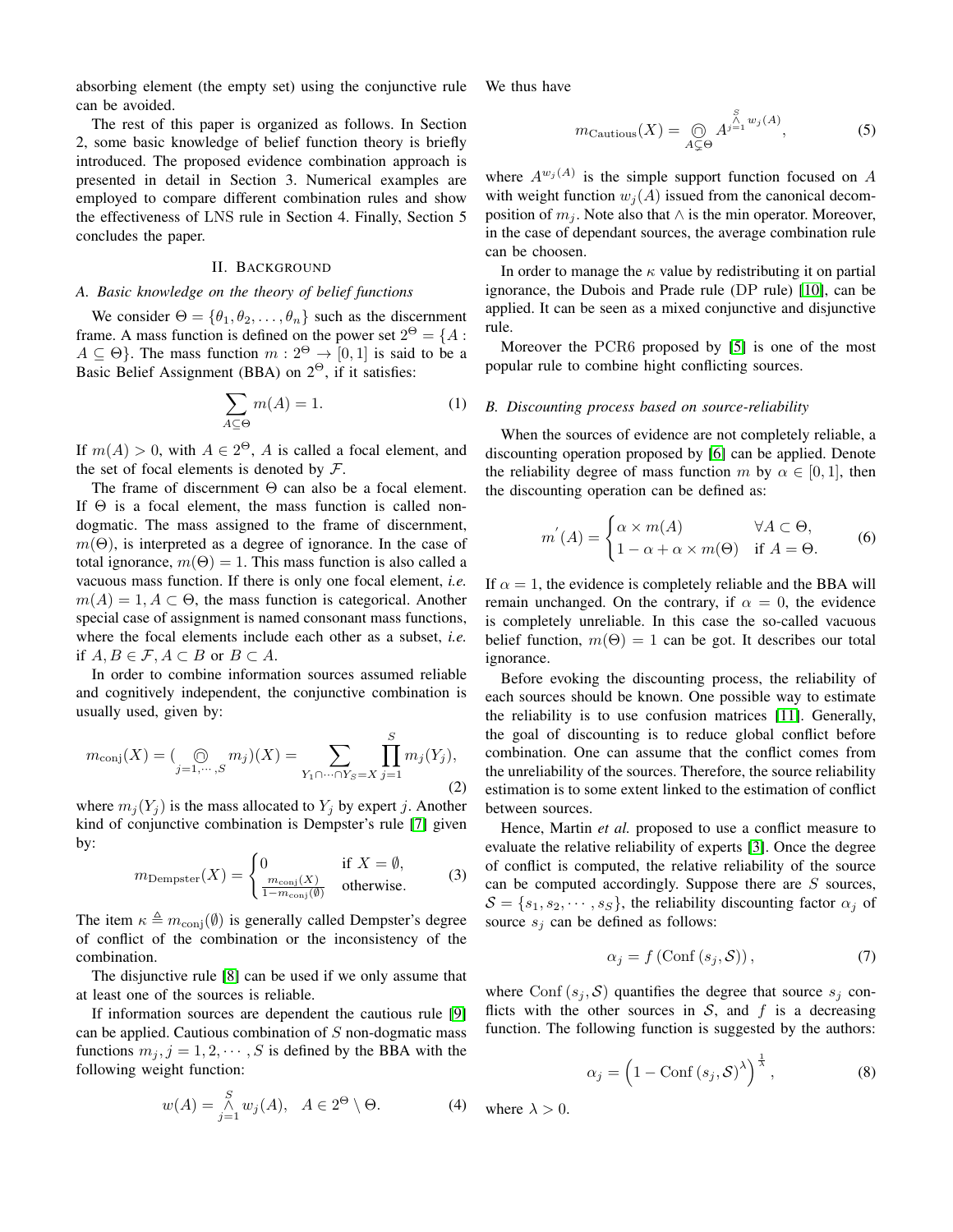# *C. Simple support functions*

Suppose m is a BBA defined on the frame of discernment  $\Theta$ . If there exists a subset  $A \subseteq \Theta$  such that m could be expressed in the following form:

$$
m(X) = \begin{cases} w & X = \Theta, \\ 1 - w & X = A, \\ 0 & \text{otherwise.} \end{cases}
$$
 (9)

where  $w \in [0, 1]$ , then the belief function related to BBA m is called a Simple Support Function (SSF) (also called simple mass function) [\[6\]](#page-7-5) focused on A. Such a SSF can be denoted by  $A^w(\cdot)$  where the exponent w of the focal element A is the basic belief mass (bbm) given to the frame of discernment Θ, m(Θ). The complement of w to 1, *i.e.* 1 − w, is the bbm allocated to A [\[12\]](#page-7-11). If  $w = 1$  the mass function represents the total ignorance, if  $w = 0$  the mass function is a categorical BBA on A.

A belief function is separable if it is a SSF or if it is the conjunctive combination of some SSFs [\[13\]](#page-7-12). In the work of [\[13\]](#page-7-12), this kind of separable masses is called u-separable where "u" stands for "unnormalized", indicating the conjunctive rule is the unnormalized version of Dempster-Shafer rule. The set of separable mass functions is not obvious to obtain. It is easy to see consonant mass functions (the focal elements are nested) are separable.Smets [\[12\]](#page-7-11) defined the Generalized Simple Support Function (GSSF) by relaxing the weight  $w$ to  $[0, \infty)$ . Those GSSFs with  $w \in (1, \infty)$  are called Inverse Simple Support Functions (ISSF). He proved all non-dogmatic mass functions are separable if one uses GSSFs.

# III. A COMBINATION RULE FOR A LARGE NUMBER OF MASS FUNCTIONS

The conjunctive combination rule tries to reinforce the belief on the focal elements with which most of the sources agree. However, in this rule, the empty set is an absorbing element. When combing inconsistent BBAs, the mass assigned to the empty set tends quickly to 1 with the increasing number of sources [\[3\]](#page-7-2). Consequently, when using Dempster rule, the gap between  $\kappa$  and 1 may rapidly exceed machine precision, even if the combination is valid theoretically. In that case the fused BBAs by the conjunctive rules (normalized or not) and the pignistic probability are inefficient due to the limitation of machine precision. Moreover, the conjunctive combination rule assumes that all the sources are reliable, which is difficult to reach or to verify in real applications.

In the theory of belief functions, the idea to the reinforce belief and the alarm role of the empty set in the conjunctive rule are essential. In order to propose a rule which can be applicable when the number of mass functions to combine is large and keep the previous behavior, the following assumptions are made:

- The majority of sources are reliable;
- The larger extent one source is consistent with others, the more reliable the source is;
- The sources are cognitively independent [\[8\]](#page-7-7).

Based on these assumptions, the proposed rule will discount the mass functions according to the number of sources providing BBAs with the same focal elements. The discounting factor is directly given by the proportion of mass functions with the same focal elements. As a result, the rule will give more importance to the groups of mass functions that are in a domain, and it is free of auto-conflict [\[5\]](#page-7-4). This procedure can be used to elicit of the majority opinion.

The simple support mass functions are considered here. In this case, the mass functions can be grouped in the light of their focal elements (except the frame Θ). To make the rule applicable on separable mass functions, the decomposition process should be performed to decompose each BBA into simple support mass functions. In most of applications, the basic belief can be defined using separable mass functions, such as simple support functions [\[14\]](#page-7-13) and consonant mass functions [\[15\]](#page-7-14).

Hereafter we describe the proposed LNS rule for simple support functions, and then an approximation calculation method of LNS rule is suggested.

### *A. Combination of many simple support functions*

Suppose that each evidence is represented by a SSF. Then all the BBAs can be divided into at most  $2<sup>n</sup>$  groups (where  $n = |\Theta|$ ). It is easy to see that there is no conflict at all in each group because of consistency. The focal elements of the SSF are singletons and Θ itself. For the combination of BBAs inside each group, the conjunctive rule can be employed directly. Then the fused BBAs are discounted according to the number of mass functions in each group. Finally, the global combination of the BBAs of different groups is preformed also using the conjunctive rule. Suppose that all BBAs are defined on the frame of discernment

$$
\Theta = \{\theta_1, \theta_2, \cdots, \theta_n\},\
$$

and denoted by

$$
m_j = (A_i)^{w_j}, j = 1, \cdots, S, i = 1, 2, \cdots, c,
$$

where  $c \leq 2^n$ . The detailed process of the combination is listed as follows. Our proposed rule called LNS for Large Number of Sources rule is composed of the four following steps:

- 1) Cluster the simple BBAs into  $c$  groups based on their focal element  $A_i$ . For the convenience, each class is labeled by its corresponding focal element.
- 2) Combine the BBAs in the same group. Denote the combined BBA in group  $A_k$  by SSF  $\hat{m}_k = (A_k)^{\hat{w}_k}, k = 1, 2, \cdots, c$ . For the conjunctive combination rule we have:

$$
\hat{m}_k = \bigodot_{j=1,\cdots,s_k} m_j = (A_k)^{j=1} w_j
$$
\n(10)

where the number of BBAs in group  $A_k$  is  $s_k$ . In order to consider the total ignorance as a neutral element of the rule, if  $A_k = \Theta$  we allow  $s_k = 0$ .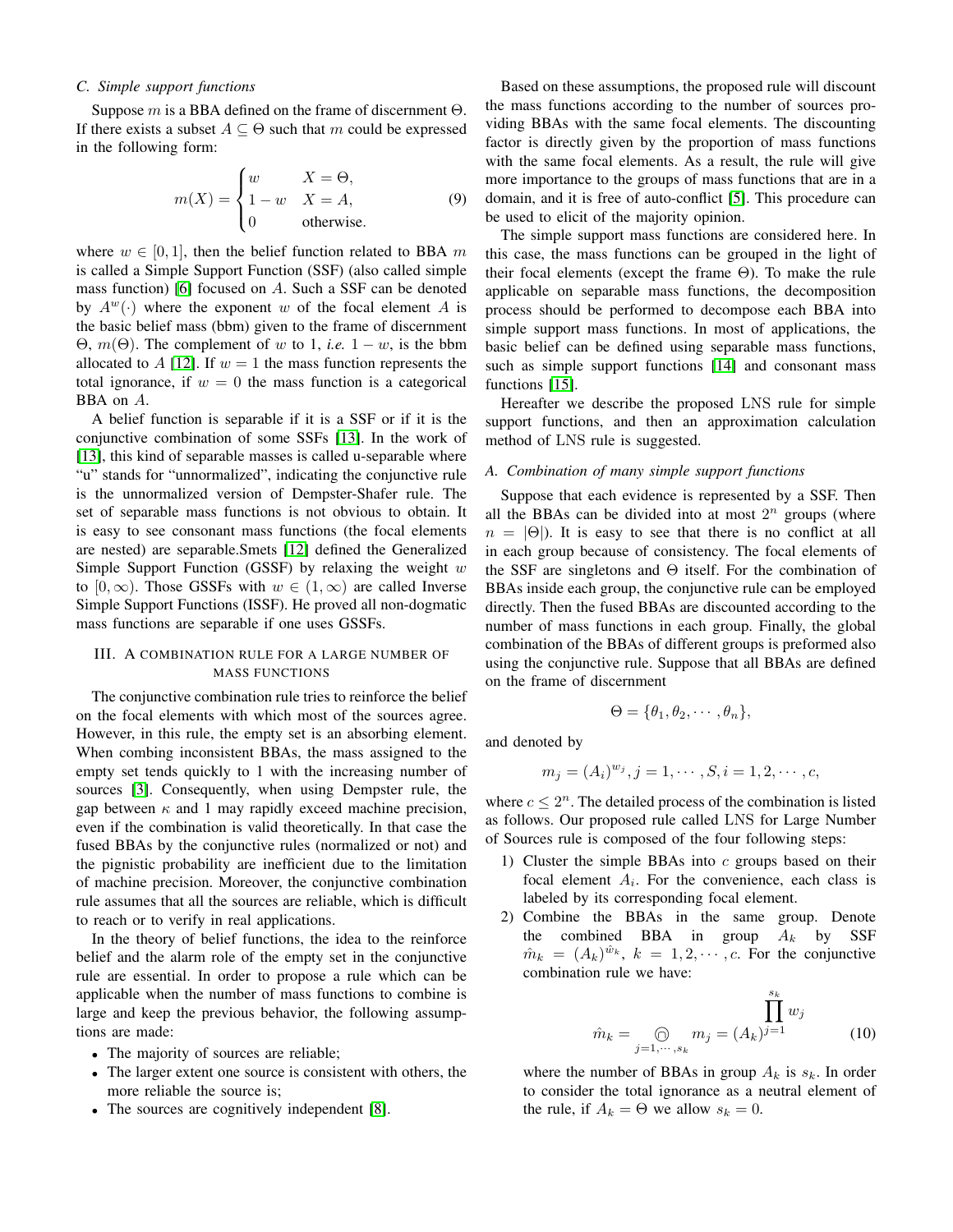3) Reliability-based discounting. Suppose the fused BBA of all the mass functions in  $A_k$  be  $\hat{m}_k$ . At this time, each group can be regarded as a source, and there are c sources in total. The reliability of one source can be estimated by comparing to the group of sources. In our opinion, the reliability of source  $A_k$  is related to the proportion of BBAs in this group. The larger the number of BBAs in group  $A_k$  is, the more reliable  $A_k$  is. Then the reliability discounting factor of  $\hat{m}_k$ , denoted by  $\alpha_k$ , can be defined as:

$$
\alpha_k = \frac{s_k}{\sum_{i=1}^c s_i}.
$$
\n(11)

Another version of the discounting factor can be determined by a factor taking into account the precision of the group:

$$
\alpha_k = \frac{\beta_k^{\eta} s_k}{\sum_{i=1}^c \beta_i^{\eta} s_i},\tag{12}
$$

where

$$
\beta_k = \frac{|\Theta|}{|A_k|}.\tag{13}
$$

Parameter  $\eta$  can be used to adjust the precision of the combination results. The larger the value of  $\eta$  is, the less imprecise the resulting BBA is. The discounted BBA of  $\hat{m}_k$  can be denoted by SSF  $\hat{m}'_k = (A_k)^{\hat{w}'_k}$  with  $\hat{w}'_k = 1 - \alpha_k + \alpha_k \hat{w}_k$ . As we can see, when the number of BBAs in one group is larger,  $\alpha$  is closer to 1. That is to say, the fused mass in this group is more reliable.

4) Global combine the fused BBAs in different groups using the conjunctive rule:

<span id="page-3-0"></span>
$$
m_{\text{LNS}} = \bigoplus_{k=1,\cdots,c} \hat{m}'_k = \bigoplus_{k=1,\cdots,c} (A_k)^{\hat{w}'_k} \qquad (14)
$$

The previous mentioned methods in Section [II-B](#page-1-0) to estimate reliability are much more complex than the proposed method here. Indeed, usually the distance between BBAs should be calculated or a special learning process is required. In LNS rule, to evaluate the reliability discounting factor, we only need to count the number of SSFs in each group. But other reliability estimation methods can also be used.

In the last step of combination, as the number of mass functions that takes part in the global combination is small (at most  $2^n$ ), other combination rules such as DP rule [\[10\]](#page-7-9) and PCR rules [\[5\]](#page-7-4) are also possible in practice instead of Eq. [\(14\)](#page-3-0).

#### *B. LNS properties*

The proposed rule is commutative, but not associative. The rule is not idempotent, but there is no absorbing element. The vacuous mass function is a neutral element of the LNS rule.

There are four steps when applying LNS rule<sup>[1](#page-3-1)</sup>: decomposition (not necessary for simple support mass functions), innergroup combination, discounting and global combination. The LNS rule has the same memory complexity as some other rules such as conjunctive, Dempster and cautious rules if all the rules are combined globally using FMT method. Only DP and PCR6 rules have higher memory complexity because of the partial conflict to manage. Suppose the number of mass functions to combine is S, and the number of elements in the frame of discernment is *n*. The complexity for decomposing<sup>[2](#page-3-2)</sup> mass functions to SSFs is  $O(Sn2^n)$ . For combining the mass functions in each group, due to the structure of the simple support mass functions, we only need to calculate the product of the masses on only one focal element Θ. Thus the complexity is  $O(S)$ . The complexity of the discounting is  $O(2<sup>n</sup>)$ . In the process of global combination, the BBAs are all SSFs. If we use the Fast Möbuis Transform method, the complexity is  $O(n2^n)$ . Moreover there are at most  $2^n$  mass functions participating the following discounting and global conjunctive combination processes. Since in most application cases with a large number of mass functions, we have  $2^n \ll S$ , the last two steps are not very time-consuming. The total complexity of LNS is  $O(Sn2^n + S + 2^n + n2^n)$  and so is equivalent to  $O(Sn2^n)$ .

We remark here that one of the assumptions of LNS rule is that the majority of sources are reliable. However, this condition is not always satisfied in every applicative context. Consider here an example with two sensor technologies: TA and TB. The system has two TA-sensors  $(S_1 \text{ and } S_2)$ , and one TB-sensor  $S_3$ . Suppose also a parasite signal causes TA sensors to malfunction. In this situation, the majority of sensors are unreliable, and we could not get a good result if the LNS rule is used directly as  $LNS(S_1, S_2, S_3)$  at this time. Actually there is an underlying hierarchy in the sources of information, LNS rule could be evoked according to the hierarchy, such as  $LNS(LNS(S_1, S_2), S_3)$ . We will study that more in the future work.

# IV. EXPERIMENTS

To illustrate the behavior of the proposed combination rule LNS and to compare with other classical rules, several experiments will be conducted here. Some different types of randomly generated mass functions will be used. The function *RandomMass* in R package *ibelief* [\[16\]](#page-7-15) is adopted to generate random mass functions.

Experiment 1. In the crowdsourcing applications, all the users can provide some imprecise and uncertain answers. But only a few are trusty. The elicitation of the majority opinion is very important to identify the experts. Assume that the answers by different uses are in the form of the mass functions over the same discernment frame  $\Theta = {\theta_1, \theta_2, \theta_3}$ , denoted by

<span id="page-3-1"></span><sup>&</sup>lt;sup>1</sup>The source code for LNS rule could be found in R package *ibelief* [\[16\]](#page-7-15).

<span id="page-3-2"></span> $2$ In the decomposing process, the Fast Möbuis Transform method is used.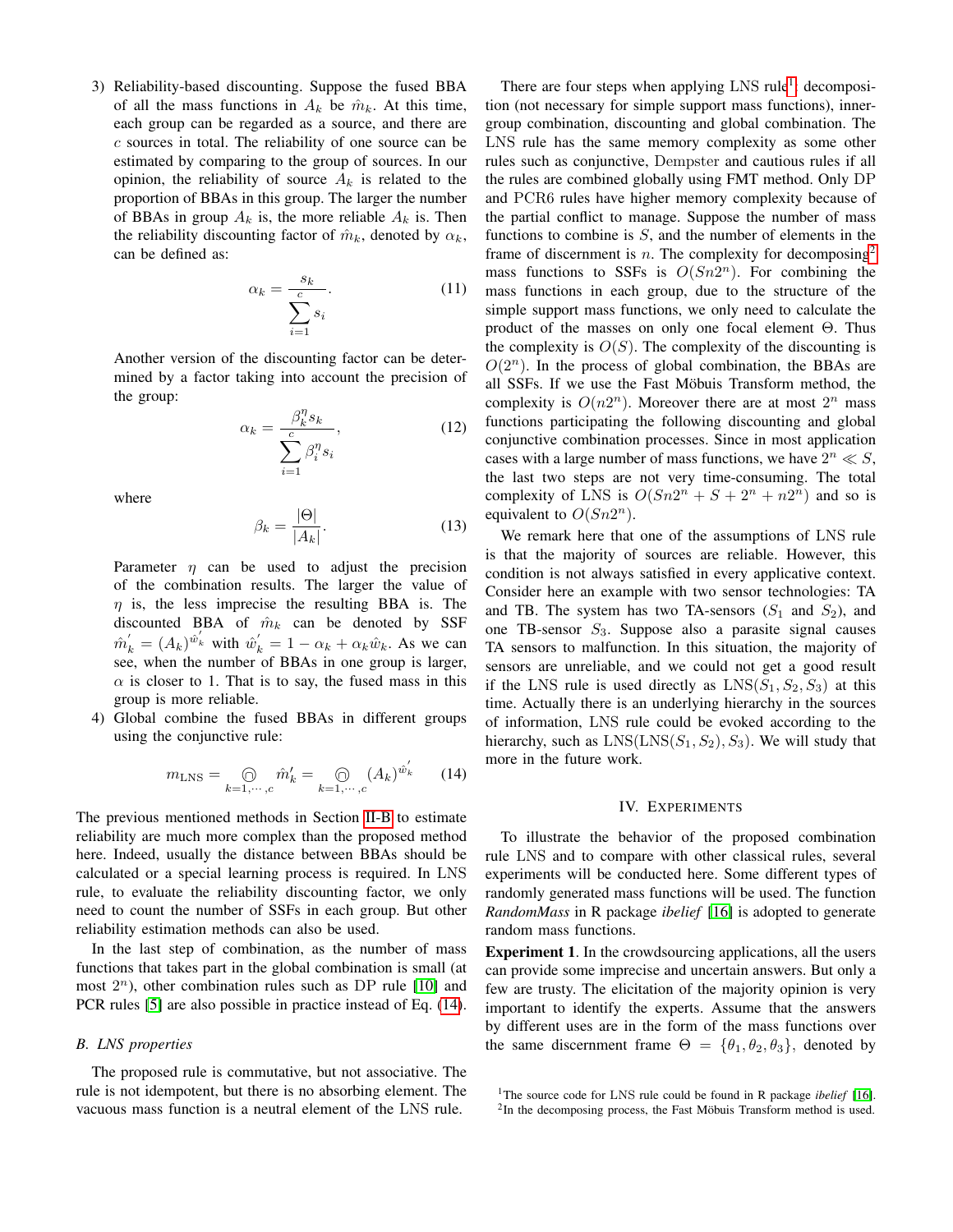$m_j$ ,  $j = 1, 2, \dots, 6$ . The assignments of all the mass functions are as follows:

$$
m_1: m_1({\theta_2}) = 0.9, m_1(\Theta) = 0.1,
$$
  
\n
$$
m_2: m_2({\theta_1}) = 0.1, m_2(\Theta) = 0.9,
$$
  
\n
$$
m_3: m_3({\theta_1}) = 0.2, m_3(\Theta) = 0.8,
$$
  
\n
$$
m_4: m_4({\theta_1}) = 0.3, m_4(\Theta) = 0.7,
$$
  
\n
$$
m_5: m_5({\theta_1}) = 0.1, m_5(\Theta) = 0.9,
$$
  
\n
$$
m_6: m_6({\theta_1}) = 0.2, m_6(\Theta) = 0.8.
$$

As can be seen from the above equations, there are five out of six mass functions  $(m_2, m_3, m_4, m_5, m_6)$  assigning a large value on  $\theta_1$ , while  $m_1$  delivers a function strongly committed to another solution. It indicates that the first source is obviously different from the other five sources.

The combination results by conjunctive rule, Dempster rule, disjunctive rule, DP rule, PCR6 rule, cautious rule, average rule and the proposed  $LNS$  rule<sup>[3](#page-4-0)</sup> are depicted in Table [I.](#page-5-0) As can be observed, the conjunctive rule assigns most of the belief to the empty set, regarding the sources as highly conflictual. Dempster rule, DP rule, PCR6 rule and average rule redistribute all the global conflict to other focal elements. Disjunctive rule gives the total ignorance mass functions. Cautious rule and the proposed LNS rule keep some of the conflict and redistribute the remaining. From the original six BBAs, we can see that there are five mass functions supporting  $\{\theta_1\}$ , while only one supporting  $\{\theta_2\}$ . The six mass functions are not conflicting, because the majority of evidence shows the preference of  $\{\theta_1\}$ . We consider here source 1 is not reliable since it contradicts with all the other sources. But the belief given to  $\{\theta_2\}$  is more than that to  $\{\theta_1\}$  when using Dempster, DP, PCR6, and the cautious rule, which indicates that these rules are not robust to the unreliable evidence. The result by the average rule gives equal evidence to  $\{\theta_1\}$  and  $\{\theta_2\}$ . The obtained fused BBA by the proposed rule assigns the largest mass to focal element  $\{\theta_1\}$ , which is consistent with the intuition. It keeps a certain level of global conflict, and at the same time reflects the superiority of  $\{\theta_1\}$  compared with  $\{\theta_2\}$ . From the results we can see that only the LNS rule can correctly elicit the major opinion.

**Experiment 2.** We test here the influence of parameters  $\eta$  and  $\beta$  in LNS rule. Simple support mass functions are utilized in this experiment. Suppose that the discernment frame under consideration is  $\Theta = {\theta_1, \theta_2, \theta_3}$ . Three types of SSFs are adopted. First  $s_1 = 60$  and  $s_2 = 50$  SSFs with focal element  $\{\theta_1\}$  and  $\{\theta_2\}$  respectively (the other focal element is  $\Theta$ ) are uniformly generated, and then  $s_3 = 50$  SSFs with focal element  $\theta_{23} \triangleq {\theta_2, \theta_3}$  are generated. The value of masses are randomly generated. Different values of  $\eta$  ranging from 0 to 6 are used to test. The mass values in the fused BBA

<span id="page-4-0"></span>

by LNS varying with  $\eta$  are displayed in Figure [1,](#page-4-1) and the corresponding pignistic probabilities are shown in Figure [2.](#page-4-2)



<span id="page-4-1"></span>Fig. 1. The BBA after the combination for three types of SSFs using LNS rule. The mass functions are generated randomly, and LNS rule is evoked with different values of  $\eta$  ranging from 0 to 6.



<span id="page-4-2"></span>Fig. 2. The Pignistic probability after the Combination for three types of SSFs using LNS rule. The mass functions are generated randomly, and LNS rule is evoked with different values of  $\eta$  ranging from 0 to 6.

From these figures, we can see that  $\eta$  can have some effects on the final decision. Figure [1](#page-4-1) shows that with the increasing of  $\beta$ , the mass function assigned to the singleton focal elements increases. On the contrary, the mass given to the focal element whose cardinality is bigger than one decreases. In fact parameter  $\beta$  in LNS aims at weakening the imprecise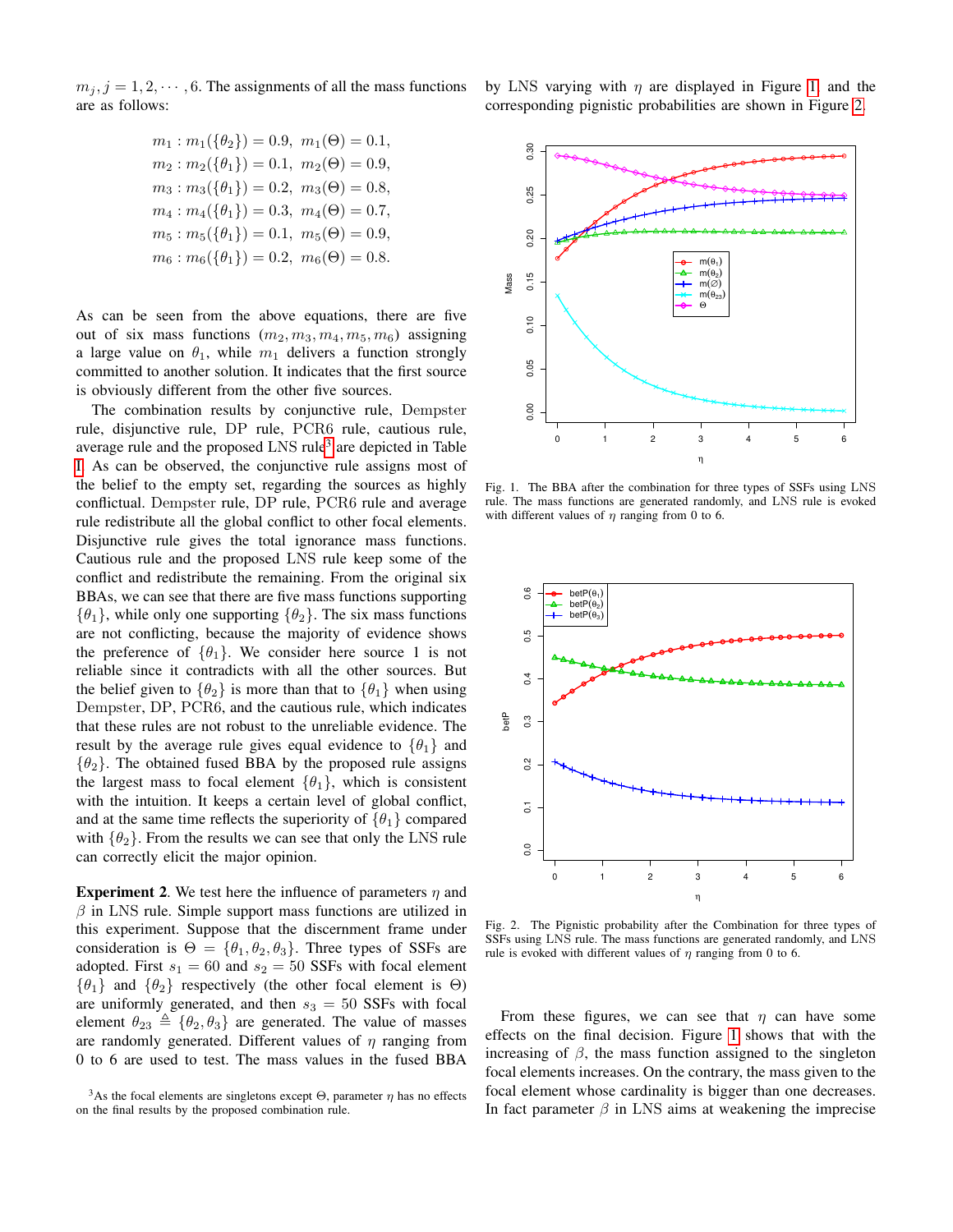TABLE I THE COMBINATION OF SIX MASSES. FOR THE NAMES OF COLUMNS,  $\theta_{ij}$  is used to denote  $\{\theta_i, \theta_j\}$ .

<span id="page-5-0"></span>

|               | Conjunctive | DS      | Disjunctive | DP      | PCR <sub>6</sub> | Cautious | Average | LNS     |
|---------------|-------------|---------|-------------|---------|------------------|----------|---------|---------|
| Ø             | 0.57341     | 0.00000 | 0.00000     | 0.00000 | 0.00000          | 0.27000  | 0.00000 | 0.07964 |
| $\theta_1$    | 0.06371     | 0.14935 | 0.00000     | 0.06371 | 0.10644          | 0.03000  | 0.15000 | 0.45129 |
| $\theta_2$    | 0.32659     | 0.76558 | 0.00000     | 0.32659 | 0.45139          | 0.63000  | 0.15000 | 0.07036 |
| $\theta_{12}$ | 0.00000     | 0.00000 | 0.00011     | 0.08165 | 0.00000          | 0.00000  | 0.00000 | 0.00000 |
| $\theta_3$    | 0.00000     | 0.00000 | 0.00000     | 0.00000 | 0.00000          | 0.00000  | 0.00000 | 0.00000 |
| $\theta_{13}$ | 0.00000     | 0.00000 | 0.00000     | 0.00000 | 0.00000          | 0.00000  | 0.00000 | 0.00000 |
| $\theta_{23}$ | 0.00000     | 0.00000 | 0.00000     | 0.00000 | 0.00000          | 0.00000  | 0.00000 | 0.00000 |
| $\Theta$      | 0.03629     | 0.08506 | 0.99989     | 0.03629 | 0.44217          | 0.07000  | 0.70000 | 0.39871 |

evidence which gives only positive mass to focal elements with high cardinality, and the exponent  $\eta$  allows to control the degree of discounting. If  $\eta$  is larger, we give more weights to the sources of evidence whose focal elements are more specific, and more discount will be committed to the imprecise evidence. As a result, in the experiment when  $\eta$  is larger than 1.2,  $\text{Det}P(\theta_1) > \text{Det}P(\theta_2)$  (Figure [2\)](#page-4-2). At this time the mass functions with focal element  $\{\theta_2, \theta_3\}$  make little contribution to the fusion process, while the final decision mainly depends on the other two types of simple support mass functions with singletons as focal elements.

In real applications,  $\eta$  could be determined based on specific requirement. This work is not specially focusing on how to determine  $\eta$ , thus in the following experiment we will set  $\eta =$ 1 as default.

Experiment 3. The goal of this experiment is to show how Dempster's degree of conflict is dealt with by most of rules when combining a large number of conflicting sources.

In this experiment, the frame of discernment is set to  $\Theta =$  $\{\theta_1, \theta_2\}$ . Assume that there are only 2 focal elements on each BBA. One is the whole frame  $\Theta$ , and the other is any of the singletons ( $\{\theta_1\}$  or  $\{\theta_2\}$ ). The number of BBAs which have the focal element  $\{\theta_1\}$  is set to  $s_1$ , while that with  $\{\theta_2\}$  is s<sub>2</sub>. We fix the value of s<sub>2</sub>, and let  $s_1 = t * n_2$ , with t a positive integer. We generate  $S = s_1 + s_2$  such kind of BBAs randomly, but only withholding the BBAs for which the mass value assigned to  $\{\theta_1\}$  or  $\{\theta_2\}$  is greater than 0.5.

Four values of t are considered here:  $t = 1, 2, 3, 4$ . If  $t = 1$ ,  $s_1 = s_2 = S/2$ . If  $t = 2$ , the number of mass functions supporting  $\{\theta_1\}$  is two times of that supporting  $\{\theta_2\}$ , and so on. The global conflict (mass given to the empty set) after the combination with different values of  $s_2$  for the four cases is displayed in Figures [3](#page-5-1)[–6](#page-6-0) respectively. The mass assigned to the focal element  $\{\theta_1\}$  with different combination approaches is shown in Figures [7–](#page-6-1)[10.](#page-7-16)



<span id="page-5-1"></span>Fig. 3. The global conflict after the combination with  $s_1 = s_2$ .



Fig. 4. The global conflict after the combination with  $s_1 = 2 * s_2$ .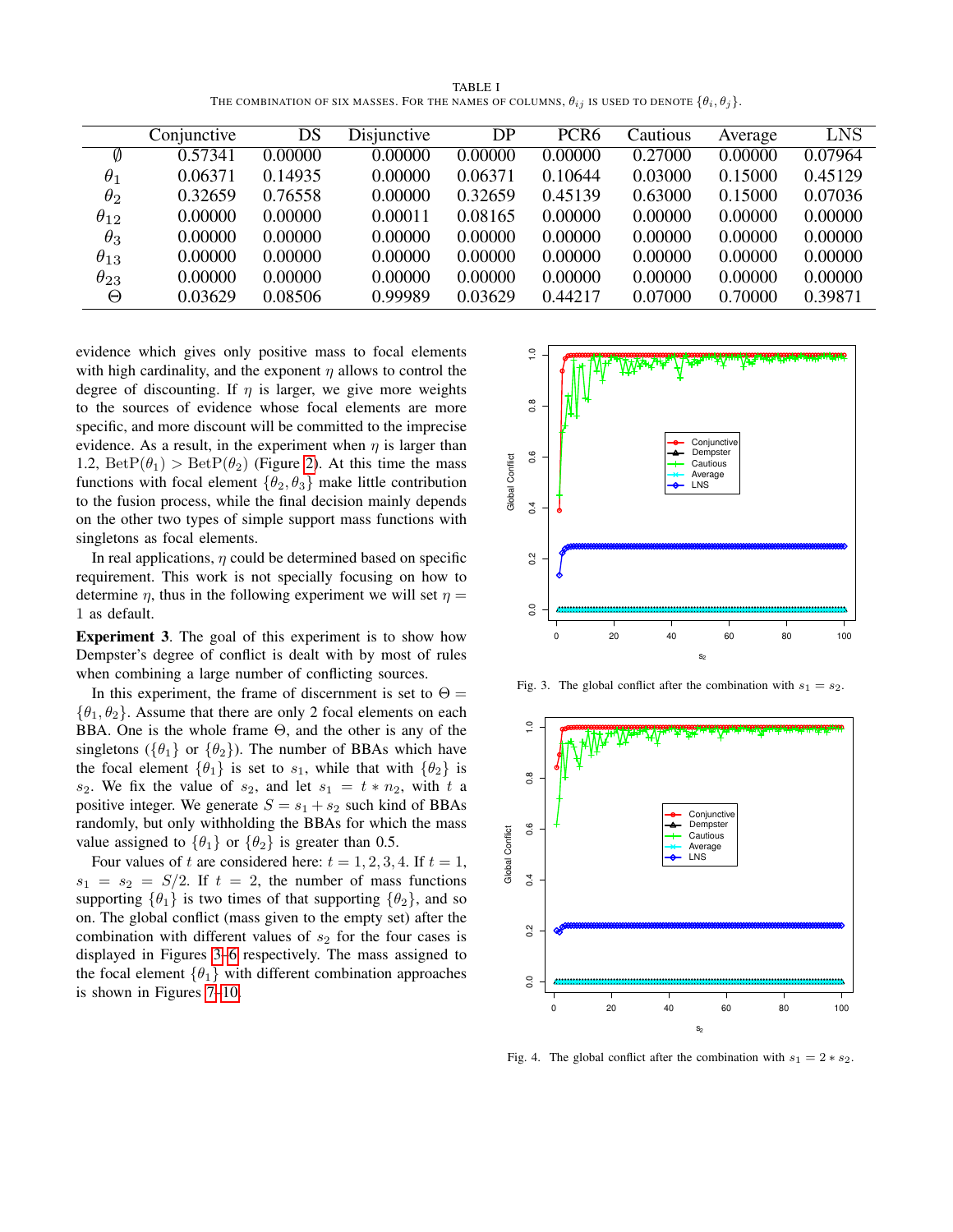

Fig. 5. The global conflict after the combination with  $s_1 = 3 * s_2$ .



<span id="page-6-0"></span>Fig. 6. The global conflict after the combination with  $s_1 = 4 * s_2$ .

It is intuitive that when  $t$  becomes larger, the global conflict should be smaller and we should give more belief to the focal element  $\{\theta_1\}$ . From Figures [3–](#page-5-1)[10](#page-7-16) we can see that only the results by LNS rule are in accordance with this common sense. The simple average rule assigns larger BBA to  $\{\theta_1\}$ , but it does not keep any conflict. Dempster rule could not work at all when  $s_2$  is larger than  $20^4$  $20^4$ , as it regards these BBAs as highly conflict. Although the conjunctive rule and cautious rule could work when combining a larger number of mass functions, the obtained fused mass function is  $m(\emptyset) \approx 1$ , which is useless for decision in practical.



<span id="page-6-1"></span>Fig. 7. The mass on  $\{\theta_1\}$  after the combination with  $s_1 = s_2$ .



Fig. 8. The mass on  $\{\theta_1\}$  after the combination with  $s_1 = 2 * s_2$ .

From Figures [3–](#page-5-1)[6,](#page-6-0) we can see a kind of limit of the global conflict for the LNS rule. In fact, the mass on the empty set for this rule is also depending on the size of the frame of discernment and more directly on the number of groups created in the first step of the rule. The limit value of the global conflict will tend to 1 with the increase of the size of discernment when considering only categorical BBAs on different singletons.

#### V. CONCLUSION

There is usually a lot of uncertain information in big data applications. The theory of belief functions is a flexile framework to deal with imprecise and uncertain information, especially it provides many ways for the task of information fusion. However, although lots of combination rules have been

<span id="page-6-2"></span><sup>&</sup>lt;sup>4</sup>In Figures [7–](#page-6-1)[10,](#page-7-16) the mass given to  $\{\theta_1\}$  by Dempster rule is not displayed when  $S$  is large (and also for some small  $S$ ), because in these cases the global conflict is 1 and the normalization could not be processed.